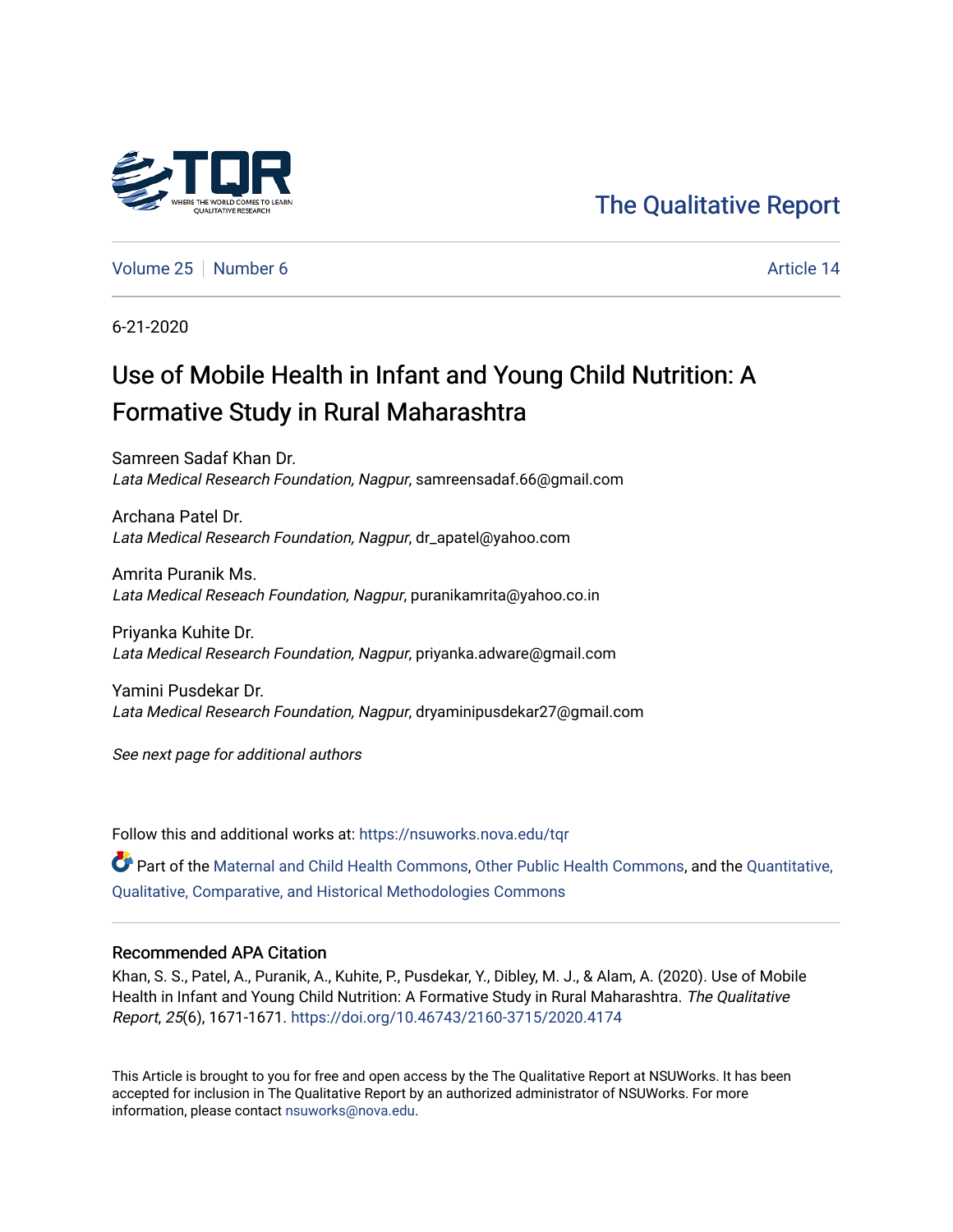# **Qualitative Research Graduate Certificate** Indulge in Culture Exclusively Online . 18 Credits **LEARN MORE**

### Use of Mobile Health in Infant and Young Child Nutrition: A Formative Study in Rural Maharashtra

#### **Abstract**

Undernutrition is a major public health problem for under 5 years of age children in India. Approximately 41% and 21% of under 5 years of age children are stunted and wasted respectively. Despite the known importance of age appropriate infant and young child feeding practices for child nutrition, the rates of these practices remain poor in India. The major determinants for inappropriate IYCF practices are beliefs and knowledge of parents and caregivers. These can be effectively addressed through counselling by mobile Health technology as mobile phones are widely available and have a high penetration across the country. This formative research explored the perceptions of caregivers regarding infant feeding practices, feasibility of mobile phone for counselling and targeted messaging to mothers on appropriate infant feeding. We conducted in-depth interviews, focus group discussions and key informant interviews. The data were translated, transcribed and analysed using a thematic approach. We found that rural households have at least one mobile phone with good network connectivity. Utilizing mobile phones for counselling was found to be acceptable in the community, provided that the advice given is affordable, tailored to their cultural beliefs and socio-economic status.

#### Keywords

Mobile Health, Infant and Young Child Feeding, Mobile Phones, Malnutrition, Formative Research, India

#### Creative Commons License



This work is licensed under a [Creative Commons Attribution-Noncommercial-Share Alike 4.0 International](https://creativecommons.org/licenses/by-nc-sa/4.0/)  [License](https://creativecommons.org/licenses/by-nc-sa/4.0/).

#### Acknowledgements

The authors disclosed receipt of financial support for the research from AusAID under the Public Sector Linkages Programme through University of Sydney. We wish to acknowledge all respondents who participated in the study, shared their valuable feedback and time. The authors would also like to acknowledge efforts of Dr. Laurel Sydney Gabler and her constructive comments to improve the manuscript.

#### Authors

Samreen Sadaf Khan Dr., Archana Patel Dr., Amrita Puranik Ms., Priyanka Kuhite Dr., Yamini Pusdekar Dr., Michael J. Dibley Dr., and Ashraful Alam Dr.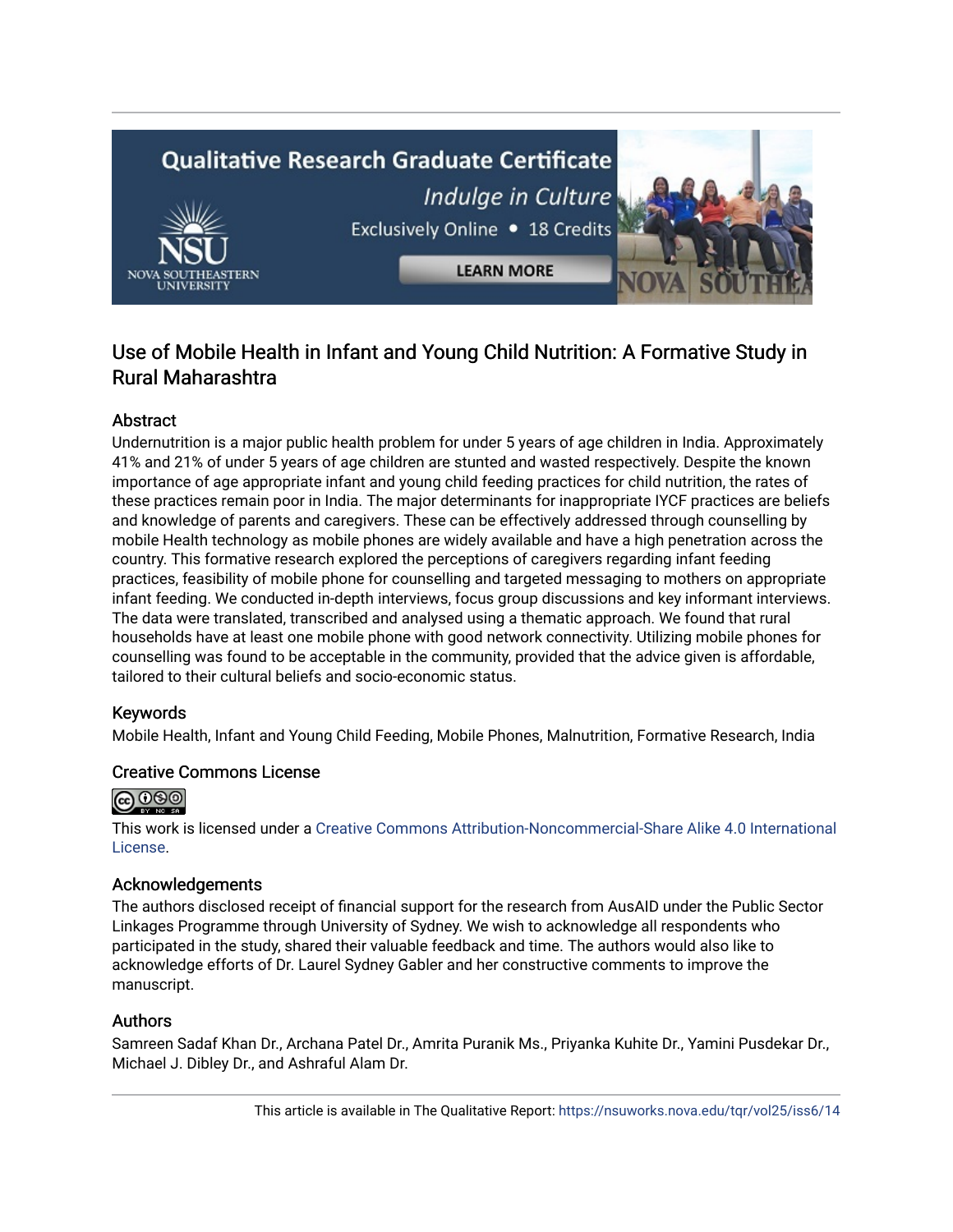

## **Use of Mobile Health in Infant and Young Child Nutrition: A Formative Study in Rural Maharashtra**

Samreen Sadaf Khan, Archana Patel, Amrita Puranik, Priyanka Kuhite, and Yamini Pusdekar Lata Medical Research Foundation, Nagpur, India

> Michael J. Dibley and Ashraful Alam The University of Sydney, Australia

*Undernutrition is a major public health problem for under 5 years of age children in India. Approximately 41% and 21% of under 5 years of age children are stunted and wasted respectively. Despite the known importance of age appropriate infant and young child feeding practices for child nutrition, the rates of these practices remain poor in India. The major determinants for inappropriate IYCF practices are beliefs and knowledge of parents and caregivers. These can be effectively addressed through counselling by mobile Health technology as mobile phones are widely available and have a high penetration across the country. This formative research explored the perceptions of caregivers regarding infant feeding practices, feasibility of mobile phone for counselling and targeted messaging to mothers on appropriate infant feeding. We conducted in-depth interviews, focus group discussions and key informant interviews. The data were translated, transcribed and analysed using a thematic approach. We found that rural households have at least one mobile phone with good network connectivity. Utilizing mobile phones for counselling was found to be acceptable in the community, provided that the advice given is affordable, tailored to their cultural beliefs and socioeconomic status. Keywords: Mobile Health, Infant and Young Child Feeding, Mobile Phones, Malnutrition, Formative Research, India*

#### **Introduction**

Globally, 5.6 million children die under the age of 5 years (UNICEF, WHO, & World Bank, 2016). Undernutrition is the underlying contributing factor for 45% of all child deaths (Black et al., 2008). Most of these deaths take place in low - and middle-income counters. As a percentage, this accounts for 39% of the total deaths occurring in this age group (UN IGME, UNICEF, 2018). The severity of undernutrition in India is reflected by the fact that India has the highest prevalence of under-weight children in the world (Gragnolati, Shekar, Gupta, Bredenkamp, & Lee, 2005). In India, about 21% of under-five years of age children suffer from wasting due to acute malnutrition, while 38% of children are stunted indicating chronic malnutrition. These figures account for 30% of the world's wasted and stunted children (Government of India Ministry of Health & Family Welfare, 2016).

The importance of early childhood nutrition for adequate growth and development is well-established (Bhutta et al., 2008; Liu et al., 2012). Simple and inexpensive Infant and Young Child Feeding (IYCF) practices such as optimal breastfeeding and timely initiating of complementary feeding can positively impact health and survival status of children. (World Health Organization, 2003). Considering the above role of nutrition, country-specific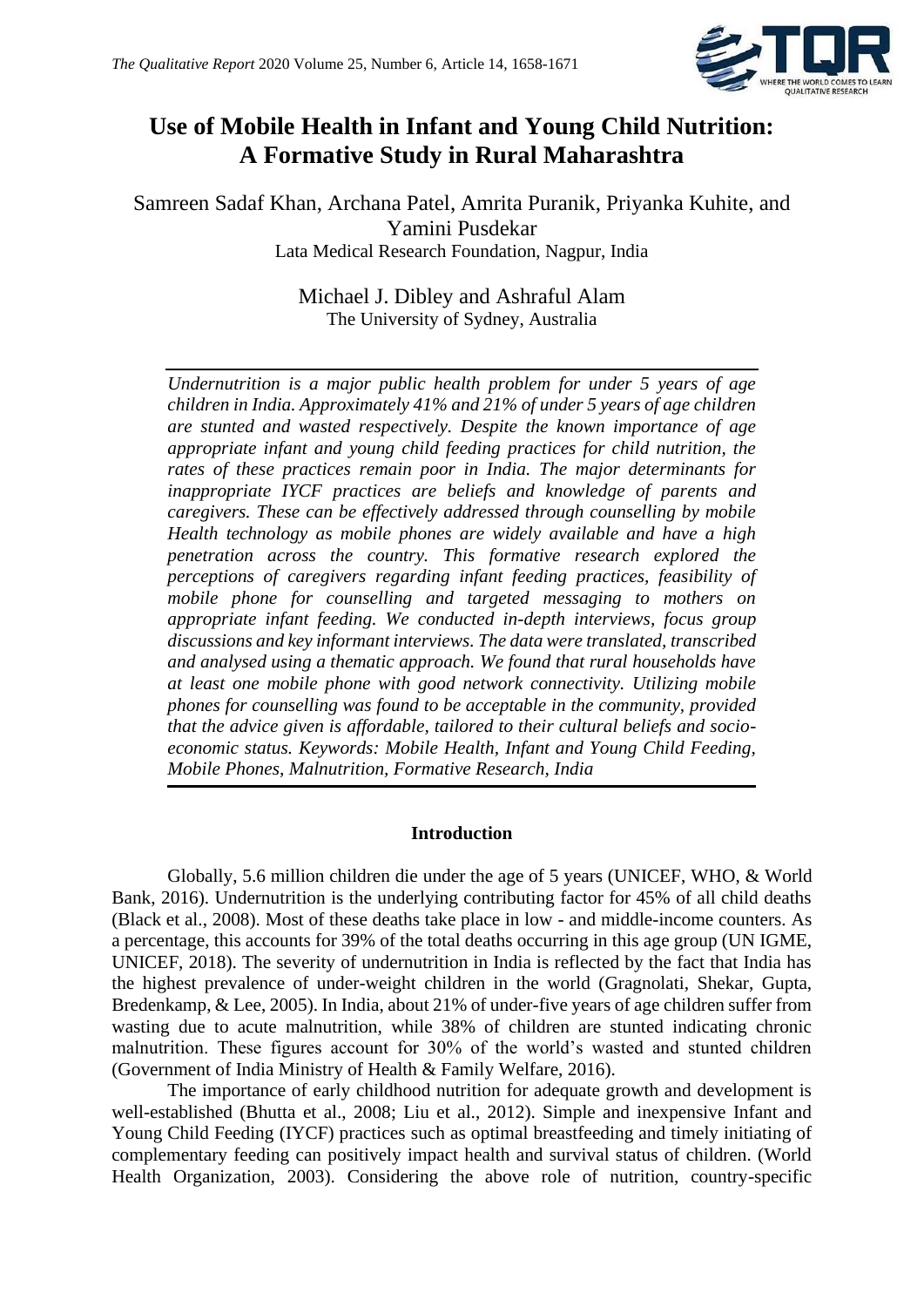guidelines on infant and young child feeding practices have been developed and are being promoted all over the world, including in India. (Government of India Ministry of Human Resources Development, 2004). Infant and young child feeding practices in India are suboptimal despite promotion of country specific guidelines on IYCF. The recent National Family Health Survey, India (NFHS-4) report shows that only 41% of newborns are put to the breast within an hour of birth, about 50% of children less than six months are exclusively breastfed, and only 20% of children between the age of six to twenty-three months are fed appropriately as per the recommended practices (Government of India Ministry of Health & Family Welfare, 2016; Government of India Ministry of Human Resources Development, 2004; World Health Organization, 2003).

Since cultural factors, beliefs and knowledge of parents are major determinants for infant feeding practices, strategies based on communication leading to knowledge and behavioural changes are often sought after (Akter & Rahman, 2010; Hotz & Gibson., 2005; Pelto, Martin, Van Liere, & Fabrizio, 2015; Roy et al., 2005). In this context, mobile phone technology appears to be an attractive tool because of its high penetration (Briscoe & Aboud, 2012). Research conducted on the effectiveness of mobile phone counselling for improving infant feeding practice in urban areas has shown that exclusive breastfeeding rates at 6 months have been enhanced by 50% (Patel et al., 2018). With >50% of households owning mobile phones (Telecom Regulatory Authority of India, 2016) and most health providers with access to them, the potential of extending mobile technology-based counselling to rural areas is worth exploring. (Coughlin et al., 2015; Pellegrini, Pfammatter, Conroy, & Spring, 2015)

Studies have reported that mHealth interventions, particularly those delivered through short message service (SMS), were associated with improved utilization of preventive maternal healthcare services, including uptake of recommended antenatal and postnatal care services (Feroz, Rizvi, Sayani, & Saleem, 2017). Studies on mHealth interventions particularly on SMS have reported improved utilization of maternal healthcare, especially recommended use of antenatal and postnatal care. SMS reminders have been predominantly utilized for client education and changing behaviours (Datta & Mullainathan, 2014; Entsieh, Emmelin, & Pettersson, 2015). The identification of factors that influence the use of mobile phones for strengthen infant feeding practices is necessary for designing of the intervention. We conducted a formative research to assess the nature of mobile phone use by the women in rural communities in India and the perceptions of mobile phone counselling among the women, their family members, and service providers. Our goal is to inform the design of a large-scale intervention trial to assess the impact of mHealth counselling on child nutrition.

#### **Methods**

The study involved focus group discussions (FGDs), in-depth interviews (IDIs) and key informant interviews (KII). These were conducted with healthcare providers, women, and the family members in the rural areas under the governance of two Primary Health Centres (PHCs) in Nagpur District of Maharashtra, India between January and July 2014. The PHCs were selected on the basis of differential access to transportation, availability of network coverage and distance from the city.

The IDIs were carried out with four pregnant women in their final trimester, four mothers of infants aged 0-5 months and four mothers of young children aged between 6-12 months. IDIs were also conducted with the husbands and mothers-in-law of these women (Table 1).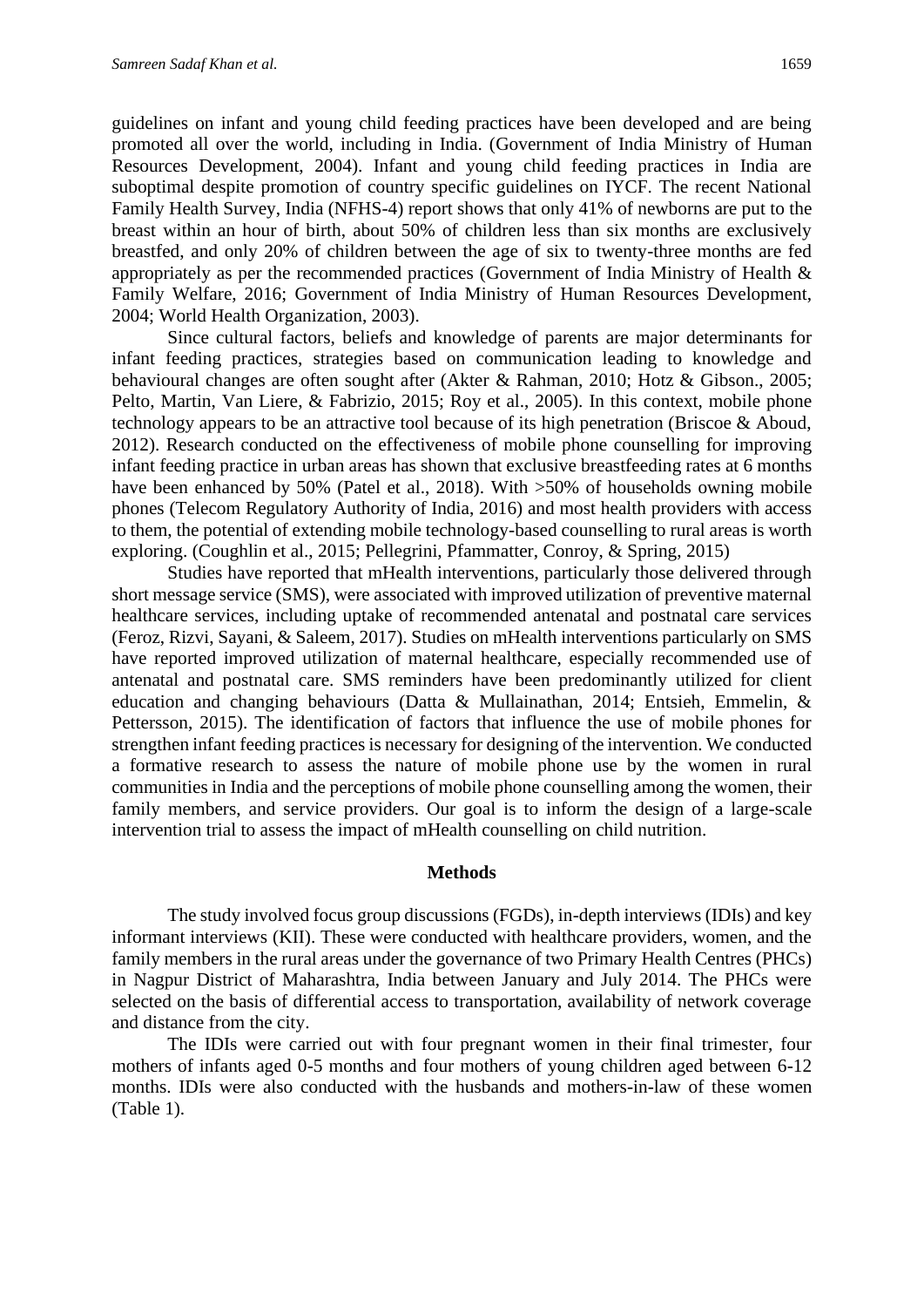| <b>Type of</b><br>participant                        | No. Of<br><b>Interviews</b> | Age range | <b>Highest</b><br><b>Education level</b> | Lowest<br><b>Education level</b> |
|------------------------------------------------------|-----------------------------|-----------|------------------------------------------|----------------------------------|
| Pregnant women<br>in 3rd trimester                   | $\overline{4}$              | $20 - 24$ | Higher<br>secondary<br>completed         | Primary                          |
| Women with<br>children 0-5<br>months of age          | $\overline{4}$              | $24 - 26$ | Higher<br>secondary                      | Primary                          |
| Women with<br>children 6-12<br>months of age         | $\overline{4}$              | $25 - 35$ | Higher<br>secondary                      | Primary                          |
| Husbands of<br>pregnant and<br>lactating women       | 12                          | 28-36     | University                               | Secondary                        |
| Mothers in law<br>of pregnant and<br>lactating women | 12                          | $45 - 60$ | Primary                                  | Illiterate                       |
| KII with medical<br>officer                          | $\overline{2}$              | $35-40$   | Medical<br>Graduation                    |                                  |

**Table 1**. Description of demographic characteristics of IDIs and KII participants (Altogether 40 IDIs and 2 KII).

The respondents were selected purposively to represent individuals within the household influencing feeding and nutrition practices. We solicitated the support of frontline health worker (ASHA worker) to identify potential participants for both FGDs and IDIs. The ASHA worker identified the families with pregnant women and children from the age group of 6-12 months and asked the families for suitable time for interview. The availability of husbands was also confirmed as per his day off or working hours. The IDIs were conducted at the household level. This provided adequate time, privacy, minimal disturbances, and a relaxed environment for respondents to express their views and for the interviewer to probe important issues. We used flexible interview guidelines to accommodate a variety of experiences and opinions. We conducted four FGDs: two with mothers having infants from the age of 6-12 months and two with husbands of these women. The purpose of the FGDs with mothers and husbands was to explore knowledge and perceptions of IYCF practices, familiarity, and perceptions of mobile phone technology. The FGDs were conducted either at village health centre or at Anganwadi centres at a time convenient to the respondents.

Three FGDs were also conducted with frontline community health workers known as Accredited Social Health Activists (ASHAs) and two with the female health care workers at the rural government facilities known as auxiliary nurse midwives (ANMs). Each FGD composed of six to eight participants (Table 2). The purpose of these FDGs was to obtain general information regarding utilization of health care services, perceptions of cultural feeding practices and acceptability of a cell phone intervention for improving IYCF practices in the region.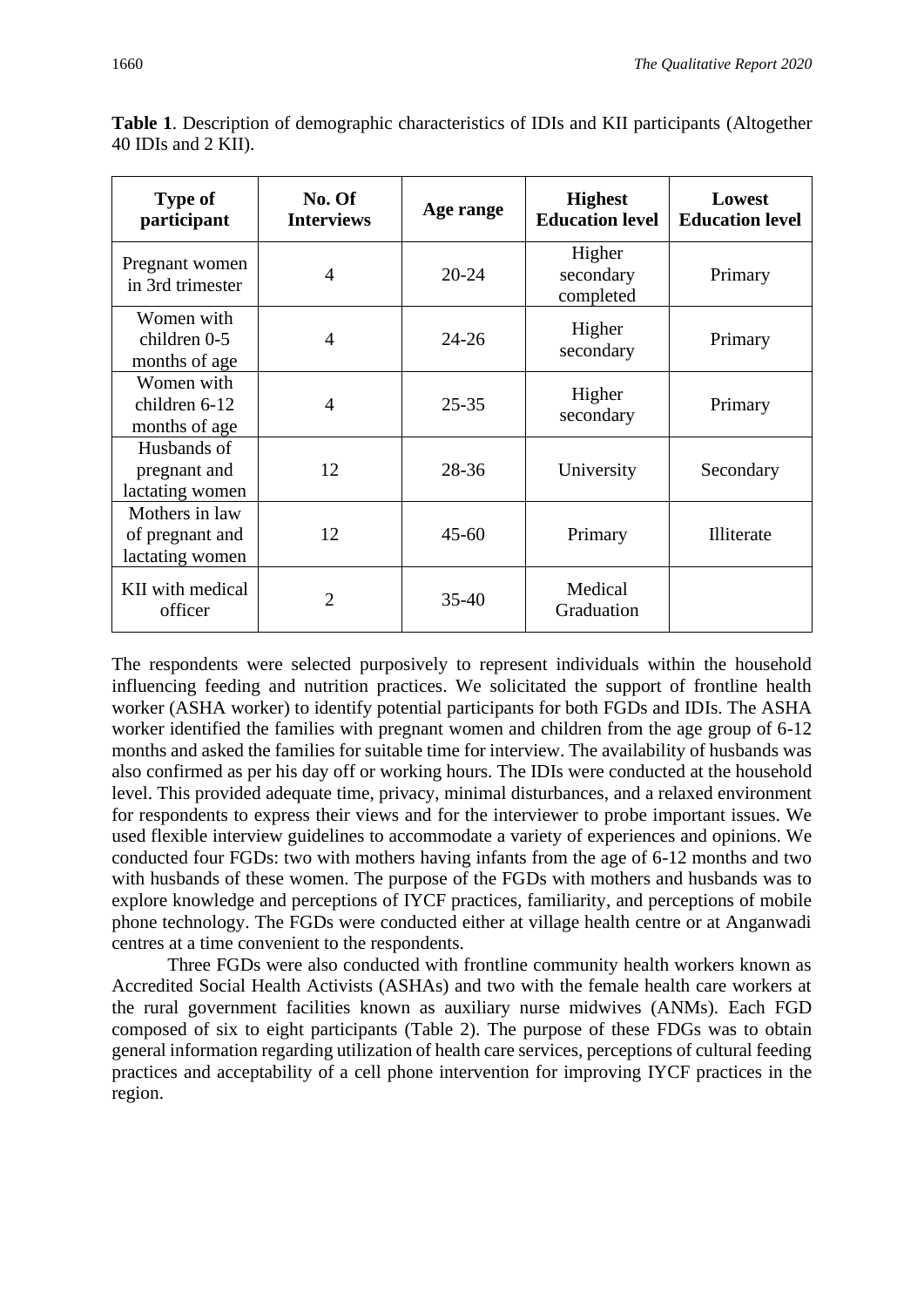| <b>Type of</b><br>participant                    | <b>No. Of FGDs</b> | No. of<br>participants<br>per FGD | Age range | <b>Education level</b> |
|--------------------------------------------------|--------------------|-----------------------------------|-----------|------------------------|
| Women with<br>children 6-12<br>months of age     | $\overline{4}$     | 8                                 | $20 - 30$ | Higher<br>secondary    |
| <b>Husbands</b>                                  | $\overline{2}$     | 8                                 | $25 - 35$ | Graduate               |
| Frontline health<br>workers<br>(ASHAs)           | $\overline{2}$     | 6                                 | 20-39     | Secondary              |
| Auxiliary nurse<br>midwives<br>(ANNs)            | $\overline{2}$     | 8                                 | $20 - 50$ | Secondary              |
| ASHA using cell<br>phones for data<br>collection |                    | 10                                | $25 - 45$ | Higher<br>secondary    |

**Table 2**. Description of demographic characteristics of FGDs participants. (11 FGDs)

Two KIIs were conducted with the medical officers at each of the study PHCs to obtain further information about IYCF practices in their catchment areas, to understand their role in promoting better IYCF practices and to get their opinions about the potential of mobile phone counselling for improving feeding. All interviews and FGDs were carried out by a team of experienced qualitative researchers from the Lata Medical Research Foundation, Nagpur.

All interviews were conducted in Marathi language. Copious notes were taken throughout the discussions and interviews. All FGDs and interviews were audio recorded and transcribed verbatim in the local language. Then all 48 transcripts were translated to English by the research team involved in data collection. The English translations and the original transcript in local language were compared for any differences and agreed on a common English transcript taking all efforts to retain the original meaning of the narratives. The three researchers who conducted the FGDs and IDIs did the preliminary coding independently from each other taking the interview format as a flexible guideline. Common set of codes were developed for both FGDs and IDIs as the interview guidelines was similar. Code book was compared and adjusted based on the research objectives for a final set of codes. Then three researchers coded the transcripts manually using the updated and agreed set of code book. Coded transcripts in the text format were merged together for association of patterns and comparison amongst interviews. Different coding sorts were compared across to identify emerging themes. An inductive thematic analysis was performed following the methods as outlined by Taylor-Powell and Renner (2003). This involved both coding down using anticipated themes based on the interview guides and coding up, using inductive coding to identify emerging themes. The analysis team discussed the text pertaining to each thematic code. After several discussions, these were consolidated and summarised in a document for each theme with relevant quotes and text tables.

We obtained a verbal audio recorded consent from each participant. The confidentiality and anonymity of each participant was maintained. Participation of the respondents was voluntary, and they were assured that the information gathered from them would solely be used for research purpose.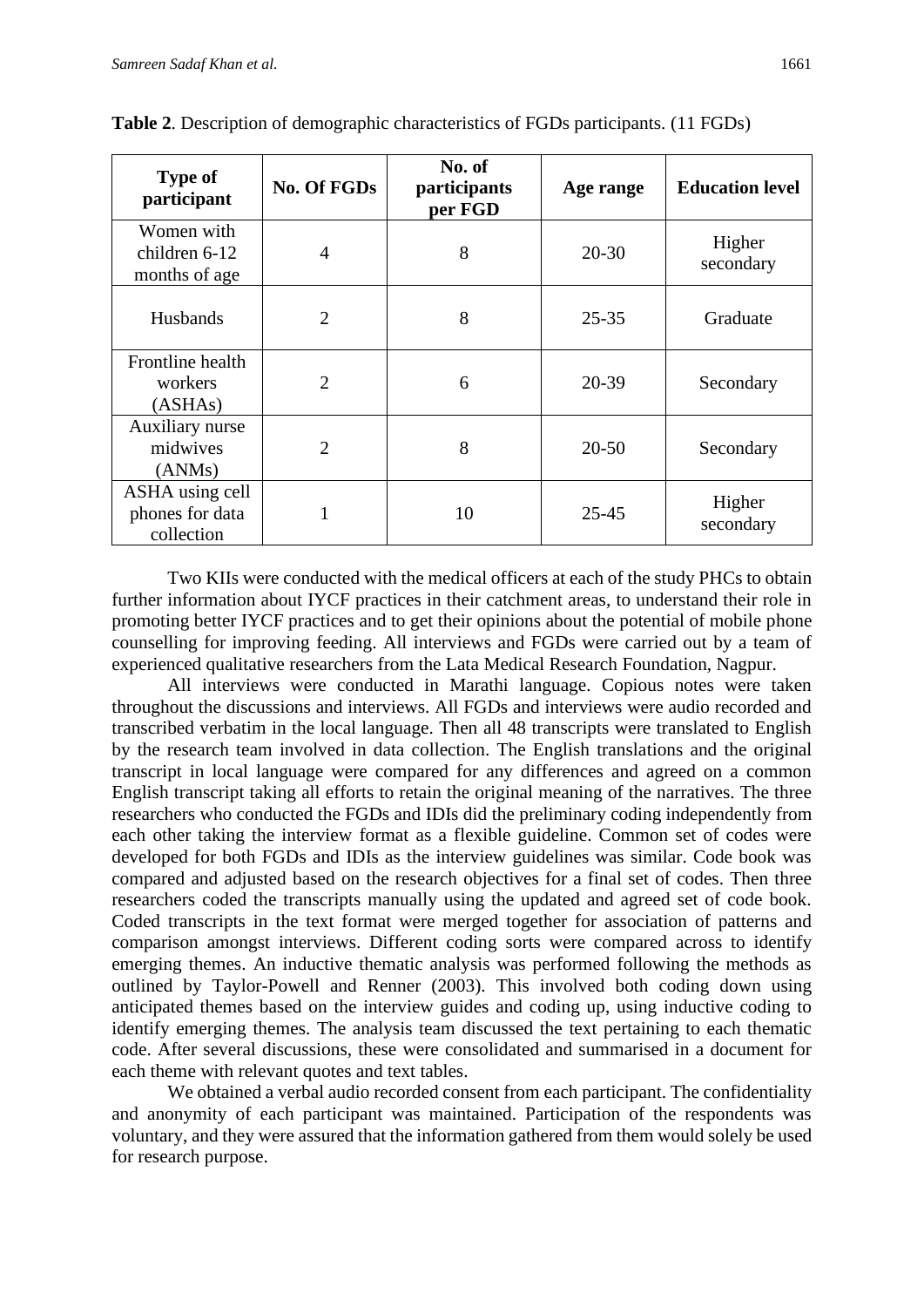#### **Results**

#### **Factors influencing breastfeeding practices**

Though the participants were aware of the importance of breastfeeding for growth and development of children, they were unable to elucidate the specific advantages of breastfeeding. Some of them were unsure the benefit of breastfeeding:

I don't know if there is any advantage or disadvantage. But if the baby doesn't get mother's milk, can the baby live, tell me? Even if we decide to give top feed how much top feed can you give? How much can we buy? Now you are serving women, you can buy milk. But here, we are not able to feed ourselves, and then from where will we buy milk? (Mother-in-Law, complementary feeding woman, Salwa, IDI)

Despite general knowledge about the importance of breastfeeding, several mothers felt that it was necessary to supplement breastfeeding with cow's milk or milk preparations. This was in part because some women believed that not all breast milk was of the same quality, and thus more dilute milk required supplementation:

Like some mothers have thick milk, mine is very dilute; so, I used to make the baby lick almond paste for two-three months…Yes, it (almond paste) was necessary. You see, the elder one, I used to give him the same. He looks good. (Pregnant woman, Mansar, IDI)

While the majority of mothers were at least aware that infants should receive only breast milk until the age of six months. Mothers-in-law mentioned about the "benefit" of other foods alongside breast milk.

Yes that is given. Janam ghutti and gripe water should be given. For digestion, the baby's stomach bloats sometimes. The baby is active, and if given, the passing of stools is easier. Babies cry if there is stomach ache. (Mother-in-Law, lactating woman, Mansar, IDI)

The majority of mothers-in-law said that supplemental feedings of newborns with janamghutti<sup>1</sup> in addition to breast milk was essential in making the baby strong and healthy:

Janamghutti keeps the body healthy and the stomach is cleaned. (Mother-in-Law, Salwa, IDI)

Many mothers-in-law said that supplementing breast milk with gripe water<sup>2</sup> was critical for ensuring proper digestion of newborn babies:

Gripe water is essential for digestion; the baby's stomach bloats sometimes. Babies cry if there is a stomach ache. (Mother-in-Law, Mansar, IDI)

<sup>&</sup>lt;sup>1</sup>Janamghutti is a traditional herbal preparation comprised of dry dates, almonds, turmeric, and medicinal herbs mixed with either breast or cow's milk.

<sup>&</sup>lt;sup>2</sup> Gripe Water is a commercially available preparation that is believed to help baby's digestion and relieve colic or gaseous distension of the abdomen.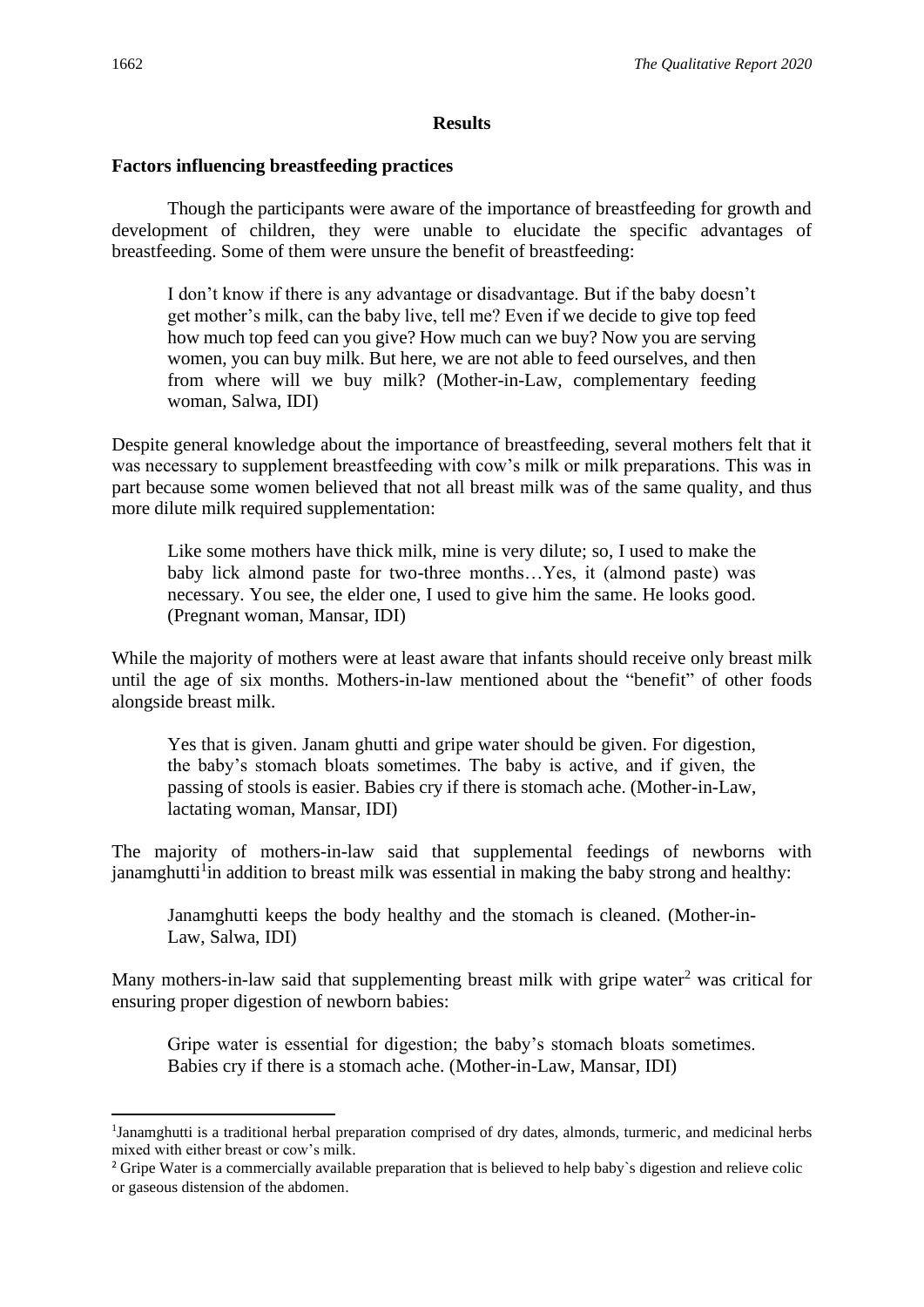Given the important roles of elderly women and mothers-in-law in the decision-making for the family, their experience in raising children and the trust placed in them by younger women, many women adopt these supplementary feeding practices as promoted by the mothers-in-law:

Yes, my mother-in-law, because I ask everything to my elders and then only do it … well, all give useful advice. But one who has experience of having a baby, only that person can tell what and how to do. (Lactating woman, Salwa, IDI)

Additional influence to supplement breastfeeding came from husbands, who perceived that during times of maternal illness it was advisable not to breastfeed in order to protect the baby from illness. The husbands considered cow's milk as an important substitute for breast milk during maternal illness:

If the child is ill it [breast feeding] will make no difference, but if the mother is ill, it [breastfeeding] will make a difference. The child can become unwell. (Husband, Mansar, IDI)

This family influence for feeding additional foods to their babies was echoed in by the health workers who reported that the barriers to appropriate feeding practices were not so much an issue of maternal knowledge, but an issue of household economic constraints and the social dynamics within the families. It necessitated mothers to listen to their husbands and mothersin-law when making decisions about infant feeding:

Yes, they [mothers] understand everything, but they don't follow. Mostly they do not follow our instructions because of money matters or some family problems…in some joint families they have to listen to all the members. They cannot have their own opinions. (ANM, Salwa, FGD)

The health workers mentioned that the women lacked freedom when it came to decisionmaking about feeding, which contributed to their supplementation of breast milk within the first six months despite having some general knowledge about the importance of exclusive breastfeeding.

The mother-in-law is more important than the mother. Many times, the mother herself says "tell this all to my mother-in-law," even when they have to be operated (caesarean section) they say "ask my mother-in-law." They have no self-decision. (ANM, Mansar, FGD)

#### **Complementary foods and feeding behaviour**

Most of the participants introduced complementary foods along with breastmilk, after their infant was six months of age. Some health workers stated that mothers and their family members sometimes delay initiation of complementary feeding, despite knowing the advantages.

Most of the respondents said that upon initiation of complementary foods, first the infant should be fed foods with liquid consistency like cow's milk, biscuits soaked in milk, varan–bhaat<sup>3</sup> varanache paani<sup>4</sup> or daal ka paani<sup>4</sup> for the first 8-10 days. This should then be

<sup>3</sup>Varan-bhaat is dish made of cooked pulses and rice.

<sup>4</sup>Varanache paani/daal ka paani is water left after cooking pulses.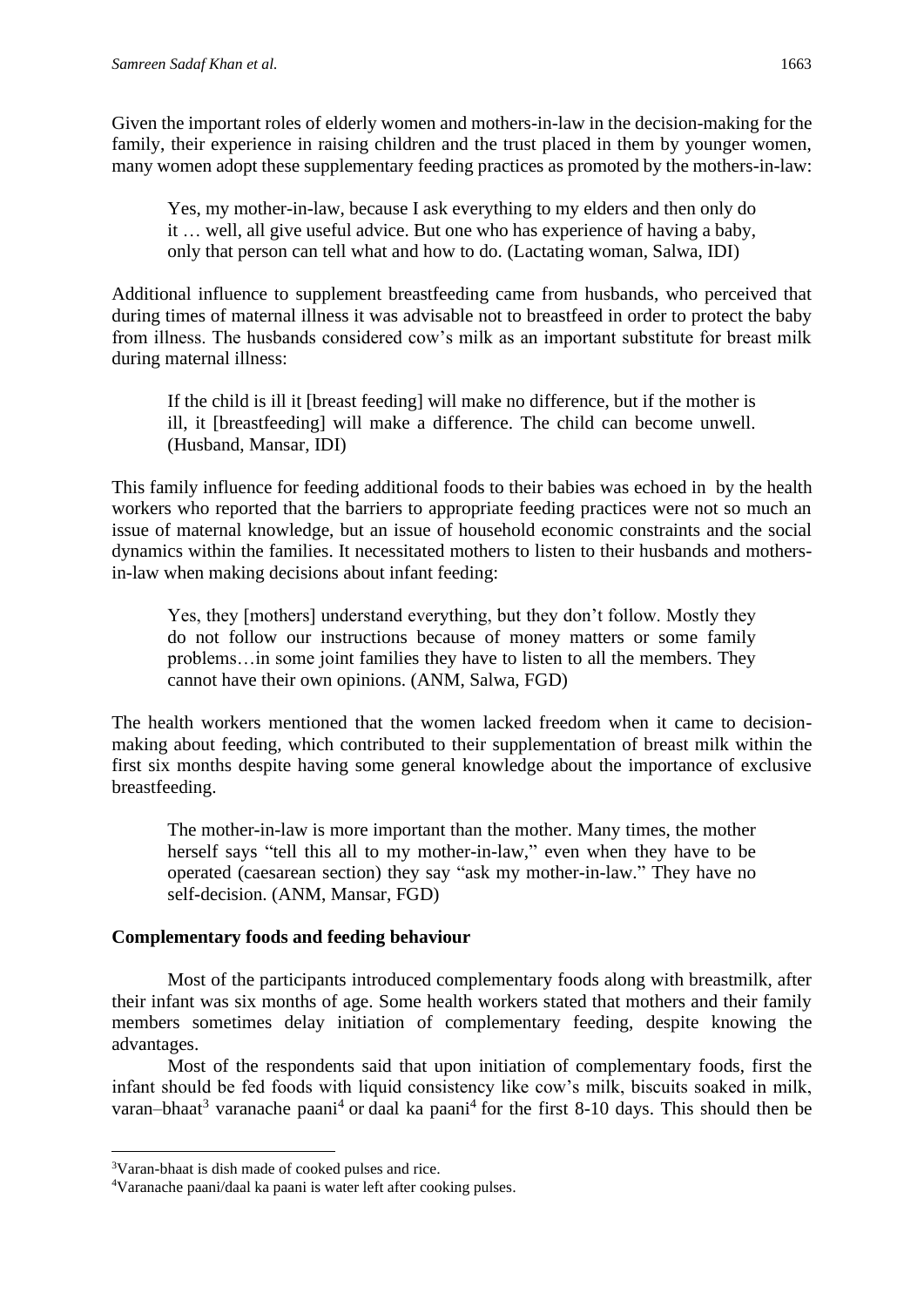followed by giving pasty, semi-solids like khichari<sup>5</sup> and continued till the infant is about 10-12 months old. Other foods given included varan-poli<sup>6</sup>, small quantities of vegetables (green leafy vegetables, cauliflower, potatoes, beans etc).

Some light food like water, daal ka pani all this is given only after 6-7 months. After that when the baby is one-year old, small amount of solid food is started. (Mother-in-law, Salwa, IDI)

Mothers and family members did not feel that fruits are necessary. They were only fed to the infant when purchased for the whole family. Soft fruits like papaya, mango, grapes, banana, chikoo (sapodilla) were fed commonly when available. Women preferred to feed the infants whatever is made for the whole family and do not take much effort to cook separately for their children, however, they avoid making it spicy:

We give what is cooked for others in the house. We keep aside the bland food for the child before adding spices. (Lactating woman, Mansar, FGD)

Infants were commonly given home based semi-solid preparation of sooji<sup>7</sup>, upma<sup>8</sup> or dalia<sup>9</sup>. The preferred packaged foods also fed to the infants were Cerelac<sup>®10.</sup> Maggi<sup>®</sup> (noodles), chocolates, Horlicks® or Bournvita®<sup>11</sup> with cow milk or buffalo milk, fast food snacks like Kurkure $\mathbb{D}^{12}$ , toast, chips, chiwda<sup>13</sup>, ladoo<sup>14</sup>, etc. Deep fried snacks like bhajiya<sup>15</sup> and sevpapdi chaat<sup>16</sup> are also given to children.

Eggs, chicken, chicken liver, meat and fish were given only by a few families after the infant completed one year of age, once they had teethed completely.

Most of the participants felt that by the age of 1.5 or 2 years, children can be permitted to eat on their own without any supervision. Once old enough, the respondents let the children eat by themselves, mostly unsupervised:

They [children] eat properly. And it is said that if we feed them it is possible that we overfeed and there is indigestion. If they eat themselves, they [children] eat only as much as they need. (Pregnant woman, Mansar, IDI).

Only a few mothers and their husbands responded that they feed the child under their supervision, in front of the television or in a playful manner. The health workers expressed their concern over letting children eat on their own, unsupervised, as children drop food, eat off the floor that causes them to fall ill. Thus, they believe it is better if the child is fed by an adult:

<sup>5</sup> Khichdi is rice and lentils cooked till soft.

<sup>6</sup> Varan poli is Indian bread soaked in cooked pulses.

<sup>7</sup> Sooji is a sweet preparation of broken wheat.

<sup>8</sup> Upma savoury preparation of semolina.

<sup>&</sup>lt;sup>9</sup> Dalia savoury preparation of broken wheat.

<sup>10</sup> Cerelac® is packaged baby food instant cereal.

<sup>&</sup>lt;sup>11</sup> Horlicks<sup>®</sup> or Bournvita is malted cereal.

<sup>12</sup> Kurkure® is packaged salted crunchy snack.

<sup>&</sup>lt;sup>13</sup>Chiwda is spicy mixture of flattened rice.

<sup>&</sup>lt;sup>14</sup> Ladoo is an Indian sweet made of bengal gram flour.

<sup>&</sup>lt;sup>15</sup> Bhajiya is an Indian fried savoury fritter.

<sup>16</sup> Sevpapdi chaat is an Indian snack.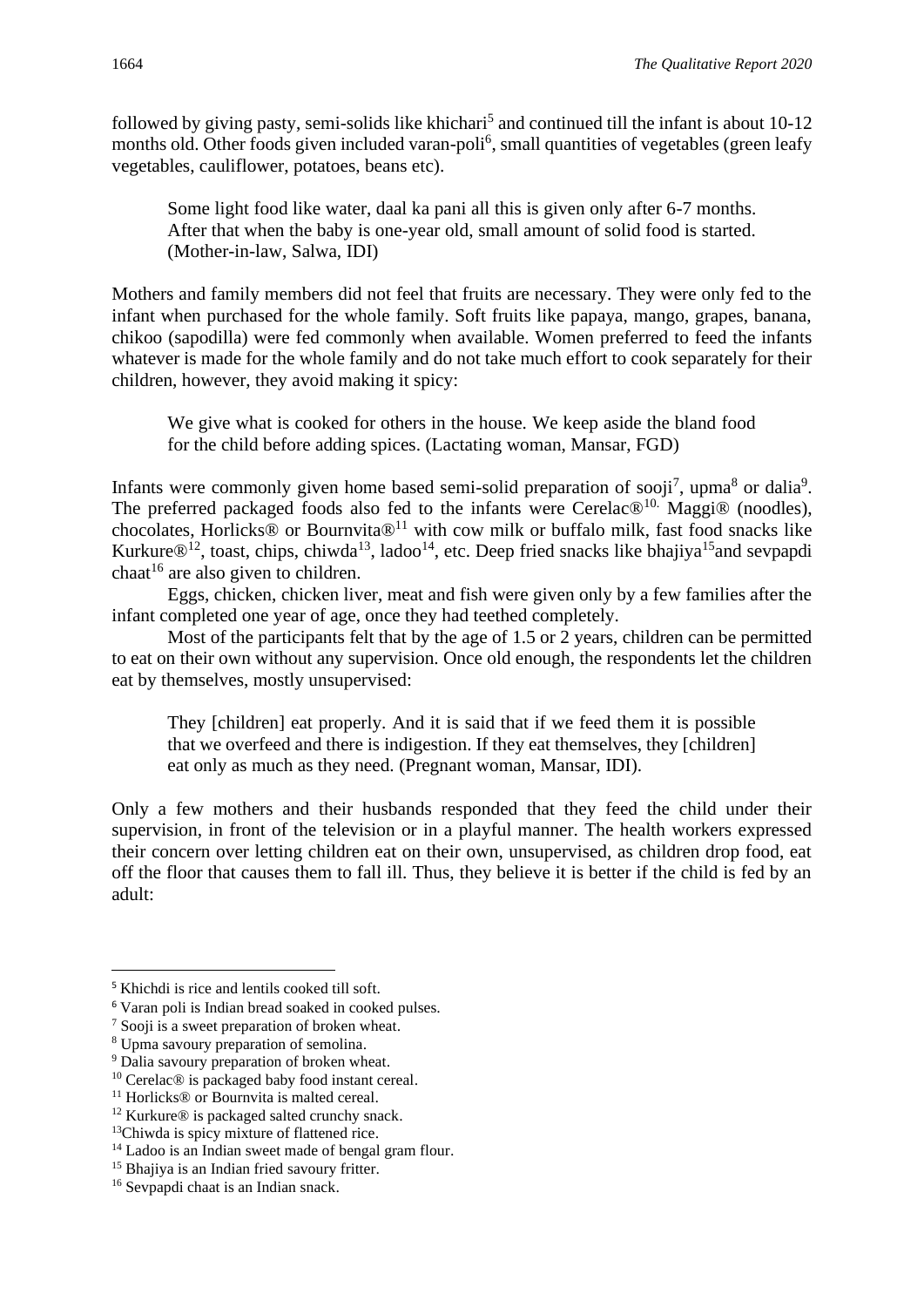That's not so in our place. They place a plate in front of the child, and the women go about their work. Then a dog also will put its mouth into it, a hen will also peck at it and the child mostly drops the food onto the ground, this causes diarrhoea. That is the reason why we have high incidence of malnourishment and then they say he [child] ate something in the evening and this happened. (ASHA workers, Salwa, FGD)

There was perception among the women and family members that girls had a better ability to digest any type and quantity of food, whereas boys had weaker digestive systems. Out of this perception, they fed the boys with precaution. Many respondents perceived that girls could be given non-vegetarian foods earlier than boys for the same reason. Thus, there are a lot of restrictions on the variety of foods that are given to boys:

Yes, mothers-in-law say it's a boy, he cannot digest. He [boy] is delicate so you should eat less. If you eat less, you will have less milk. And don't feed him frequently. Otherwise his stomach will bloat. Nothing happens to her (girl child). She can digest anything. (ASHA workers, Salwa, FGD)

#### **Perspectives on use of mobile phones**

#### *Household and personal mobile phone possession*

Almost all the participants' families possessed at least one mobile phone. In cases where there was availability of only one phone in the household, it was usually owned by the husband. All the participants perceived mobile phone as a necessity that every household should have one.

The health care workers agreed on the fact that even the poorest families in the village possessed and use mobile phones. In addition, most of the participants reported to have a fair network coverage in their areas and do not experience much connectivity issues.

Yes, even if they are poor, they have one cell phone. It has become a fashion to have the cell phone to play songs. (ASHA worker, Mansar, FGD)

Men found mobile phones to be highly advantageous as they felt they are very useful in emergencies, are convenient and provide, timely and instant information. They can be utilized to keep a check on family members including their children, when they are away at work, they also keep them in contact with people who are far away. They said that women in the household should possess mobile phones since communication becomes faster and easier with them:

Yes, women in the house possessing phone is also necessary. Because if I go out somewhere, the phone is with me and if there are some urgent needs then she can receive or make calls. (Husband, Salwa, IDI)

Interestingly, a healthcare worker perceived that using a mobile phone could damage the IQ level of children.

IQ of the children decreases when they use the cell phone. There are certain sound waves produced in the cell phone which can lead to decrease in I.Q. (ANM, Mansar, FGD)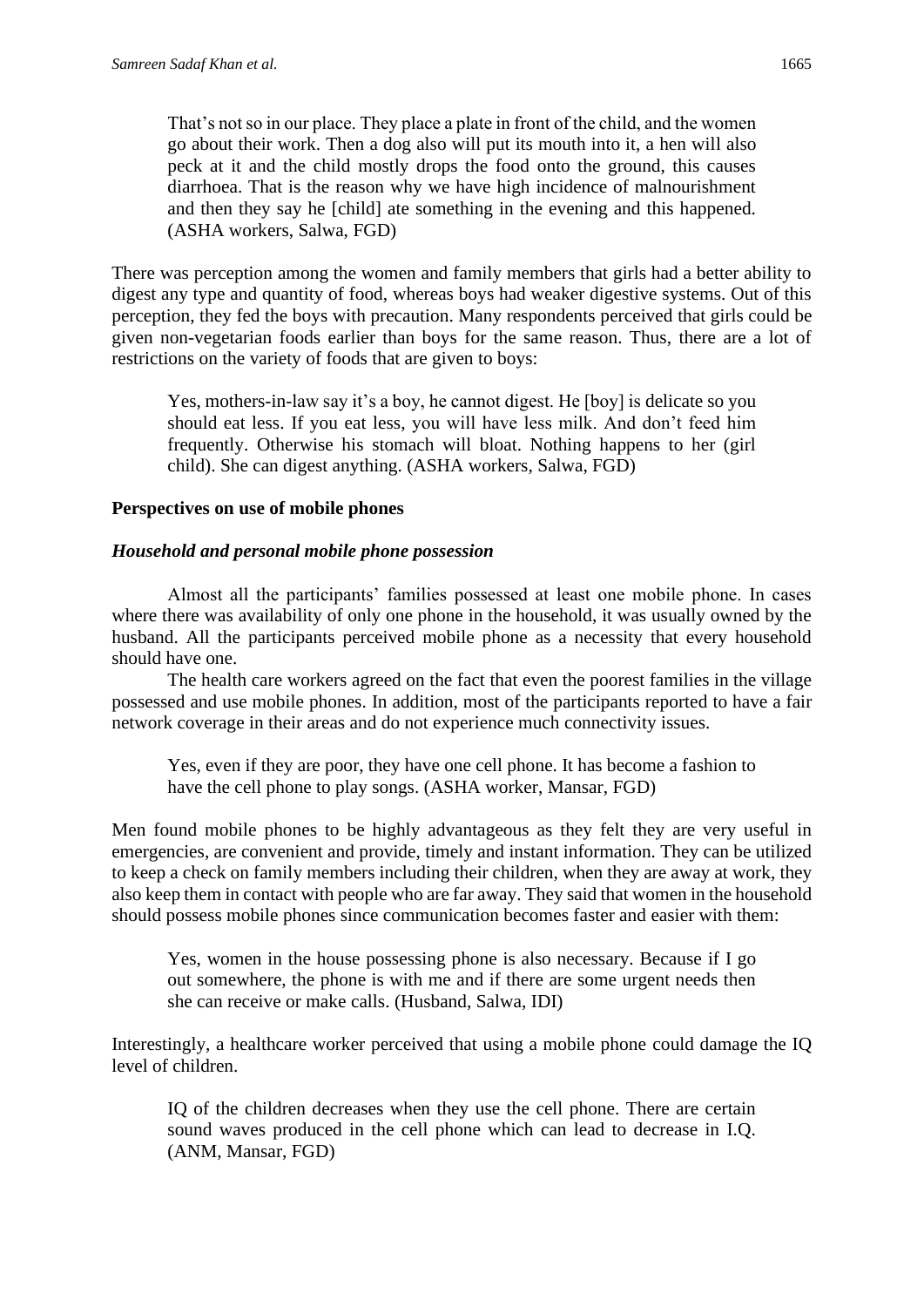None of the participants including men had any objection or concerns regarding women in their family using a mobile phone.

She only uses the phone to call her mother, her aunt, not for anything else. I don't have any doubt. (Husband, Salwa, FGD)

#### *Proficiency in mobile phone use*

Most of the women and men knew how to make and receive calls on their own and read text messages if in Marathi. If asked to open an old message, many of the women would require assistance either from their husband or other family members. Women who owned personal mobile phones knew of a few additional features like radio, music player, games and camera though the phone was rarely used for these purposes. Few male participants were wellacquainted with operating mobile phones and used advanced features like internet and WhatsApp. The women participants showed interest in learning other features like typing a message, video recording etc.

I don't make use of many features. But my husband can use a lot of applications. Internet, WhatsApp, Facebook, he can use all. I don't do anything. I don't get much time because of the children. (Complementary feeding mother, Mansar, IDI)

#### *Perspectives on use of cell phones for IYCF*

Most of the participants reached for help from health care providers like a doctor, nurse or an ASHA worker in cases of emergency and illness over mobile phones. However, none of them have an experience of receiving IYCF counselling using mobile phones. Almost all the participants agreed that receiving IYCF counseling would prove beneficial. The most preferred family member to be involved in IYCF counseling emerged to be the "mothers-in-law," being an elder member in the family. Though husbands were interested in being involved, they still preferred their mother's since they are the caretakers of their pregnant and lactating wives:

Yes, since they (mother-in-law) are with me, they can also tell, that, this is what they told us. So, do like this. They should also be included. (Pregnant woman, Mansar, IDI)

Health care providers also recognized the need of involving the mother-in-law and husband in counseling because they are the main decision makers in the family. None of the participants had any gender preferences regarding mobile phone counselors except that the counselor should be well-trained. When enquired about priority issues to be addressed through mobile phone counseling, participants preferred to receive counseling over breastfeeding issues. Husbands and health workers mentioned the need of breastfeeding and antenatal counseling. Some participants emphasized receiving counseling on mother and baby's nutrition and illnesses in addition.

The participants with relatively higher education mentioned greater need for counseling in rural areas as they thought people in villages did not have much knowledge about correct practices, and they followed the traditional customs:

If the women get some information about breastfeeding, they will be happy to get it. Today also if you ask someone, what is breastfeeding? No one knows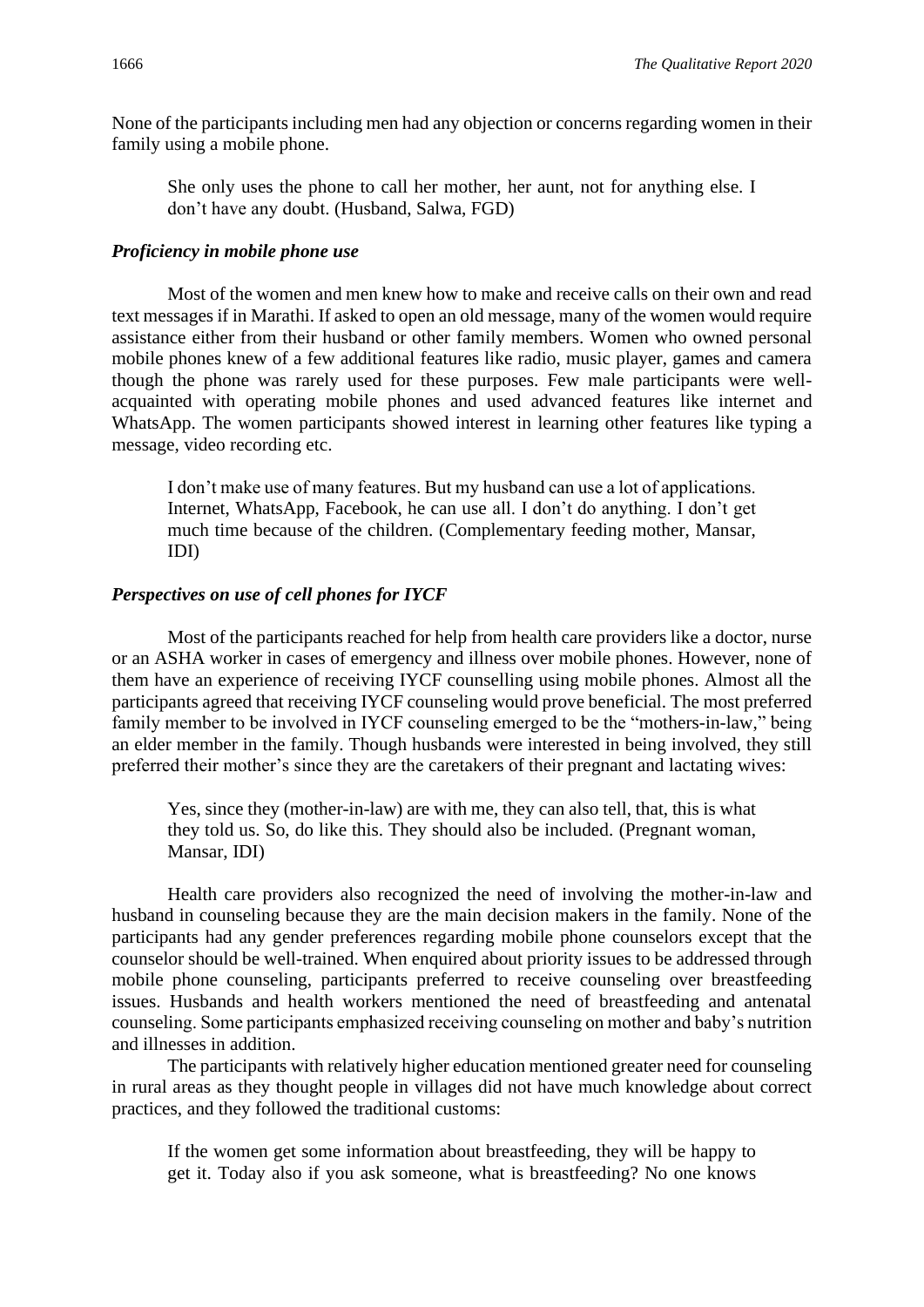properly what it is. What are the advantages? This is a very small rural area and people here do not have much knowledge. (Complementary feeding mother, Salwa, IDI)

#### *Opinion on receiving text and voice messages*

Most of the participants were aware of voice messaging systems because of promotional calls made by commercial companies. All participants quoted that they would like to listen to voice calls related to livelihood or health. The opinions of the participants differed in preferences of listening to voice calls or reading text messages. Most of the participants preferred listening to voice messages except one. The reason behind this preference was that sometimes the text messages might go unseen whereas ringing of phone is mostly answered.

The text ones which are to be read are preferred. Because then we can read those messages whenever we have time. (Husband, Salwa, IDI)

Message is mostly longer. It is never one screen length, always more. No, if it is too long then no. If it is good then I read it, otherwise no. (Pregnant woman, Salwa, IDI)

The health workers recommended the use of voice messages on the husband's phone, for the cases where females do not possess personal phones. They said that adopting this strategy would add to the chances of messages being conveyed to the targeted mother.

But that time the phone should be with the woman to listen to the calls. Also, this facility can be provided over the husband's phone. There would hardly be a husband who will not convey these messages to his wife. (ANM, Mansar, FGD)

#### *Frequency of receiving text messages and calls*

The most common response for preferred frequency of counseling calls was weekly. Preferred time varied with each participant, everyone had individual time preferences to receive the calls and messages depending on the availability of the mobile phone with them. In general, afternoon time was most convenient to receive them when they would be free from their household chores and their husbands would be more likely to be at home or around. Women preferred the text messages to be in vernacular language, i.e., Marathi. They were ready to receive text messages more frequently than calls—twice or thrice a week—since they thought it would help re-enforcement:

Text messages to be sent every third day. So that people are constantly reminded. If the messages are once a week, people do not remember. They know that today we will receive message. But if it keeps coming frequently; they will retain the information more. (Complementary feeding mother, Mansar, IDI)

#### **Discussion**

We conducted this research to understand, describe and document the current infant and young child feeding practices in rural areas, the reasons for adopting these practices and to identify opportunities for improving these through mobile phone counselling. Though the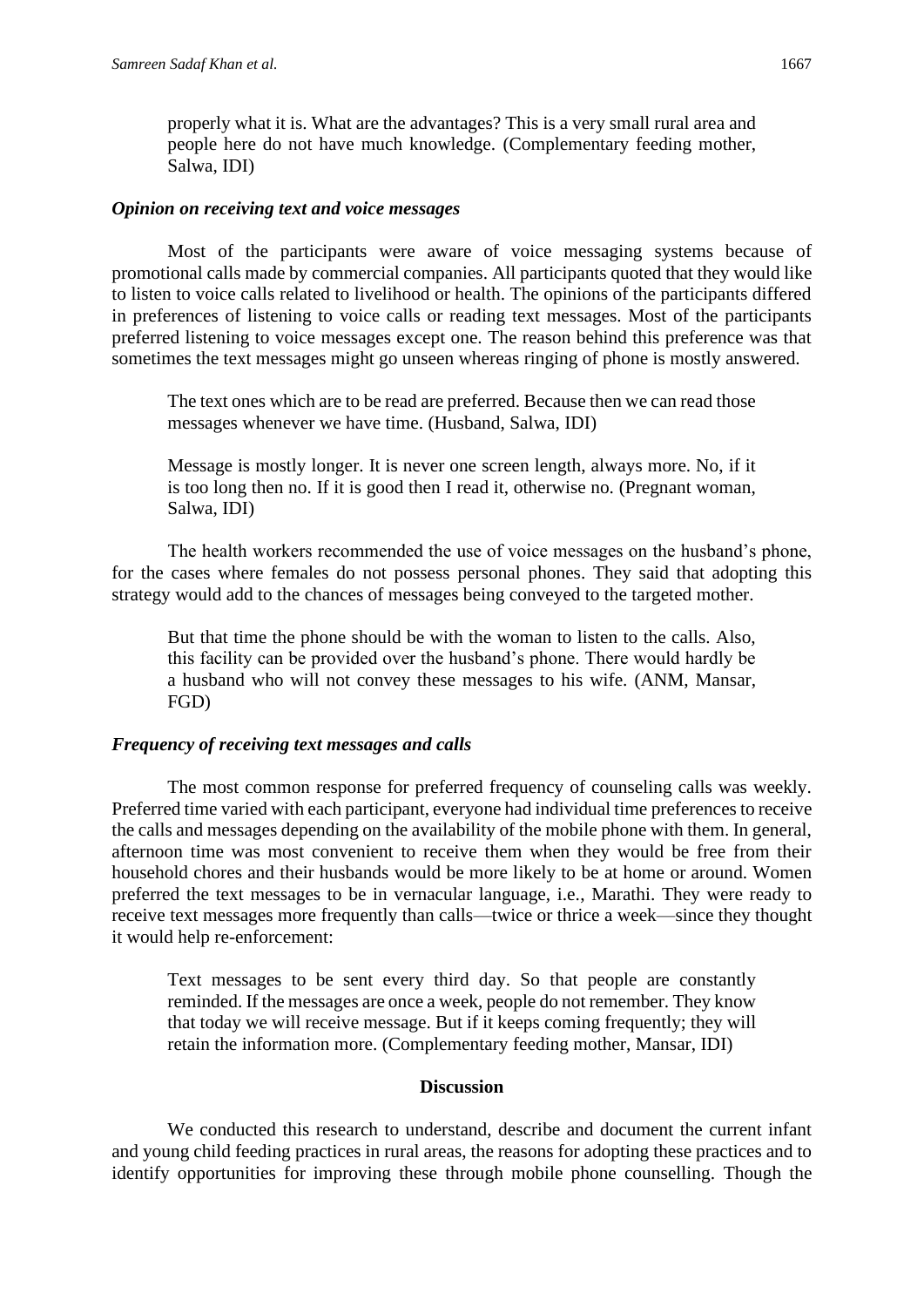mothers were aware of the existing recommendations for IYCF, there were inconsistencies in following them. Cultural beliefs and practices followed were important reasons for not adhering to the government recommendations on IYCF.

Pressure from the family, economic conditions, lack of decision-making skills and deep-rooted cultural beliefs are the core reasons for inappropriate practices. The mothers lacked confidence and followed the advice given by the older family members. The findings were supported by previous studies that reported the influence of elderly family members as deciding the feeding practices to be followed. (Aubel, 2012; Aubel, Toure. & Diagne, 2004) To make interventions resulting in behaviour change at household levels, targeting the elders in the family becomes a requisite under such settings. It was interesting to note that fathers were willing to get involved in the infant feeding process. However, being the only earning member of the family limited him from doing so.

Similarly, complementary foods were included in the baby's diet after 6 months of age. The foods included were mostly of thin consistency lacking nutrition and dietary diversity. Dietary diversity is an important component of infant and young child feeding. It is associated with overall dietary quality, micronutrient intake of young children, household food security and better nutritional status of children in developing countries (Arimond & Ruel 2004; Hatloy, Hallund, Diarra, & Oshaug, 2000; Kennedy, Pedro, Seghieri, Nantel, & Brouwer, 2007; Moursi et al., 2008; Sawadogo et al., 2006; Steyn, Nel, Nantel, Kennedy, & Labadarios, 2006; Tulloch 1999). Thus, it is not surprising that due to minimum dietary diversity, Indian infants aged 6- 23 months have high rates of wasting (21%) and stunting (38.4%) (Government of India Ministry of Health & Family Welfare, 2016).

To date there have been studies from high income countries of using cell phone for health interventions. They have shown promising results. (Free et al., 2013; Kaplan, 2006; Krishna, Boren, & Balas, 2009) These include disease-specific interventions, preventive education, supporting health care workers, and monitoring follow up visits at health centres. Most of these available studies focus on interventions targeting the provider rather than the consumer or patient. A recent systematic review reported that out of the 42 trials conducted during 1990 to 2010, only 10 targeted patients or consumers (Free et al., 2013). However, it is as rare to find trials dedicated to supporting, educating, and empowering mothers to take the right decisions for themselves and their infants.

Ubiquitous presence in rural communities, acceptability and its user friendliness are favourable factors to designing an intervention using mobile phones. This medium is convenient and increases the accessibility of health-related information even to mothers or primary caregivers who face restrictions in going out of the house. Husbands and mothers-inlaw too can be involved in the counselling sessions along with the mothers as they are the chief decision makers. Using mobile phones also gives the flexibility where the beneficiary can receive calls, text SMS or even pre-recorded voice calls as per their convenience. These messages can be tailored keeping in consideration mothers and their family member's beliefs, practices in mind as this will increase the acceptability of the intervention. Innovative interventions like these can help closely monitor the progress of the mother-infant dyads, thus giving us pragmatic results and provide us with cost effective methods to improve health status of children below 5 years of age in India.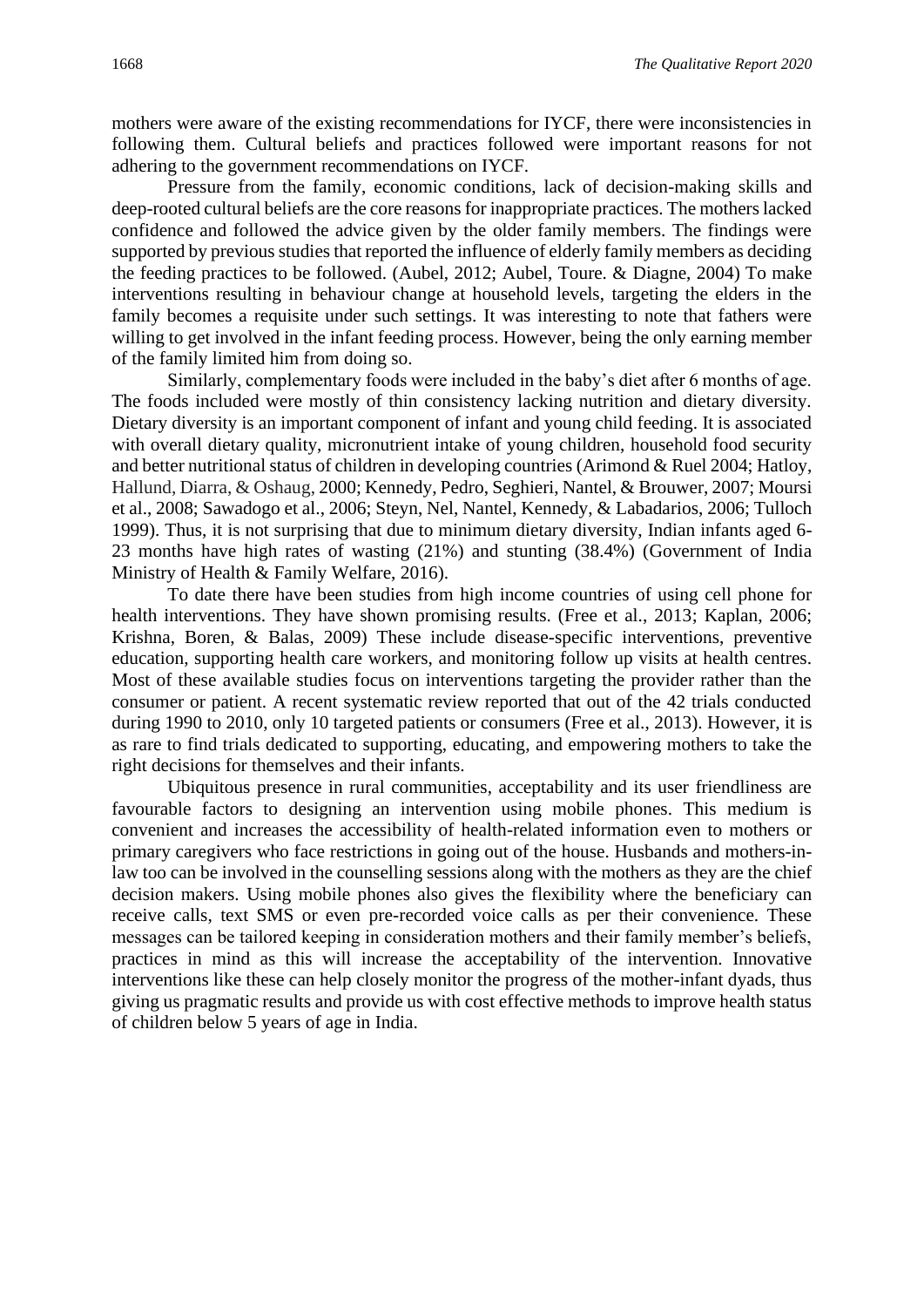#### **References**

- Akter, S., & Rahman, M. M. (2010). Duration of breastfeeding and its correlates in Bangladesh. *Journal of Health, Population, and Nutrition*, *28*(6), 595-601.
- Arimond, M., & Ruel, M. (2004). Dietary diversity is associated with child nutritional status: evidence from 11 demographic and health surveys. *The Journal of Nutrition, 134*, 2579- 2585.
- Aubel, J. (2012). The role and influence of grandmothers on child nutrition: Culturally designated advisors and caregivers. *Maternal Child Nutrition, 8*, 19-35.
- Aubel, J., Touré, I., & Diagne, M. (2004). Senegalese grandmothers promote improved maternal and child nutrition practices: The guardians of tradition are not averse to change. *Social Science & Medicine, 59*, 945-59.
- Bhutta, Z. A., Ahmed T., Black R. E., Cousens S., Dewey K., Giugliani E., … Shekar, M. (2008). What works? Intervention for maternal and child undernutrition. *The Lancet, 371*(9610), 417-440.
- Black R. E., Allen L. H., Bhutta Z. A., Caulfield L. E., de Onis M., Ezzati M., … Rivera, J. (2008). Maternal and child undernutrition: Global and regional exposures and health consequences. *The Lancet, 371*(9608), 243-260.
- Briscoe, C., & Aboud, F. (2012). Behaviour change communication targeting four health behaviours in developing countries: A review of change techniques. *Social Science & Medicine, 75*(4), 612-621.
- Coughlin, S. S., Whitehead, M., Sheats, J. Q., Mastromonico, J., Hardy, D., & Smith, S. A. (2015). Smartphone applications for promoting healthy diet and nutrition: A literature review. *Jacobs Journal of Food and Nutrition*, *2*(3), 021.
- Datta, S., & Mullainathan, S. (2014). Behavioral design: A new approach to development policy. *Review of Income and Wealth, 60*(1), 7-35.
- Entsieh, A. A., Emmelin, M., & Pettersson, K. O. (2015). Learning the ABCs of pregnancy and newborn care through mobile technology. *Global Health Action, 8*(1), 29340
- Feroz, A., Rizvi, N., Sayani, S., & Saleem, S. (2017). Feasibility of mHealth intervention to improve uptake of antenatal and postnatal care services in peri-urban areas of Karachi: A qualitative exploratory study. *Journal of Hospital Management and Health Policy, 1*(4).<http://jhmhp.amegroups.com/article/view/3945>
- Free, C., Phillips, G., Watson, L., Galli, L., Felix, L., Edwards, P., . . . Haines, A. (2013). The effectiveness of mobile-health technologies to improve health care service delivery processes: A systematic review and meta-analysis. *PLoS Medicine, 10*(1), e1001363. doi: 10.1371/journal.pmed.1001363
- Government of India, Ministry of Health and Family Welfare. (2016). The National Family Health Survey (NFHS-4) 2015-16. *International Institute of Population Sciences (IIPS) Deonar, Mumbai*.<https://dhsprogram.com/pubs/pdf/FR339/FR339.pdf>
- Government of India, Ministry of Human Resource Development. (2004). National guidelines on infant and young child feeding. *Department of Women and Child Development (Food and Nutrition Board)*.<http://wcd.nic.in/sites/default/files/nationalguidelines.pdf>
- Gragnolati, M., Shekar, M., Gupta, M. D., Bredenkamp, C., & Lee, Y. K. (2005). *India's undernourished children: A call for reform and action*. Washington, DC: World Bank.
- Hatloy, A., Hallund, J., Diarra, M. M., & Oshaug, A. (2000). Food variety, socioeconomic status and nutritional status in urban and rural areas in Koutiala (Mali). *Public Health Nutrition*, *3*(1), 57–65. https://doi.org/10.1017/s1368980000000628
- Hotz, C., & Gibson, R. (2005). Participatory nutrition education and adoption of new feeding practices are associated with improved adequacy of complementary diets among rural Malawian children: A pilot study. *European Journal of Clinical Nutrition, 59*(2), 226-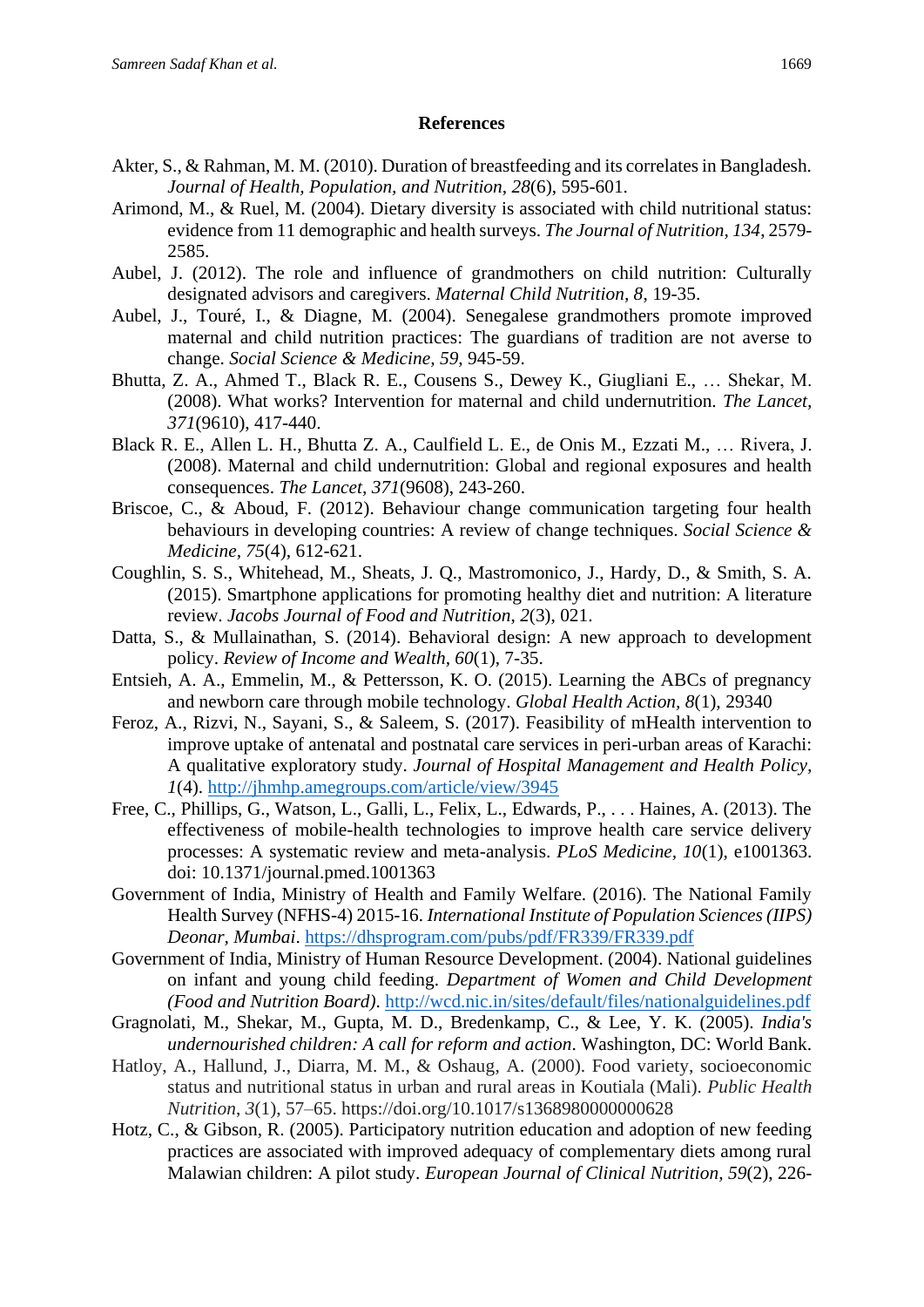237.

- Kaplan, W. A. (2006). Can the ubiquitous power of mobile phones be used to improve health outcomes in developing countries? *Global Health, 2*(9), 1-14.
- Kennedy, G. L., Pedro, M. R., Seghieri, C., Nantel, G., & Brouwer, I. (2007). Dietary diversity score is a useful indicator of micronutrient intake in non-breast-feeding Filipino children. *The Journal of Nutrition, 137*, 472–477.
- Krishna, S., Boren, S. A., & Balas, E. A. (2009). Healthcare via cell phones: A systematic review. *Telemedicine and e-Health, 15*(3), 231-240.
- Liu, L., Johnson, H. L., Cousens, S., Perin, J., Scott, S., Lawn, J. E., … Black, R. E. (2012). Global, regional, and national causes of child mortality: An updated systematic analysis for 2010 with time trends since 2000. *The Lancet, 379*(9832), 2151-2161.
- Moursi M. M., Arimond M., Dewey K. G., Treche S., Ruel M. T., & Delpeuch F. (2008). Dietary diversity is a good predictor of the micronutrient density of the diet of 6- to 23 month-old children in Madagascar. *The Journal of Nutrition, 138*, 2448-2453.
- Patel, A., Kuhite, P., Puranik, A., Khan, S. S., Borkar, J., & Dhande, L. (2018). Effectiveness of weekly cell phone counselling calls and daily text messages to improve breastfeeding indicators. *BMC Paediatrics*, *18*(1), 337. doi: 10.1186/s12887-018-1308-3
- Pellegrini, C. A., Pfammatter, A. F., Conroy, D. E., & Spring, B. (2015). Smartphone applications to support weight loss: current perspectives. *Advanced Health Care Technologies*, *1*, 13-22. doi: 10.2147/AHCT.S57844
- Pelto, G. H., Martin, S. L., Van Liere, M., & Fabrizio, C. S. (2015). The scope and practice of behaviour change communication to improve infant and young child feeding in lowand middle‐income countries: Results of a practitioner study in international development organizations. *Maternal & Child Nutrition*. doi:10.1111/mcn.12177
- Roy, S. K., Fuchs, G., Mahmud, Z., Ara, G., Islam, S., Shafique, … Chakraborty, B. (2005). Intensive nutrition education with or without supplementary feeding improves the nutritional status of moderately-malnourished children in Bangladesh. *Journal of Health, Population and Nutrition, 23*(4), 320-30.
- Sawadogo, P. S., Martin, P. Y., Savy, M., Kameli, Y., Traissac, P., Traore, A. S., & Delpeuch, F. (2006). An infant and child feeding index is associated with the nutritional status of 6 to 23-month-old children in rural Burkina Faso. *The Journal of Nutrition, 136*(3), 656-663.
- Steyn N. P., Nel, J. H., Nantel, G., Kennedy, G., & Labadarios, D. (2006). Food variety and dietary diversity scores in children: Are they good indicators of dietary adequacy? *Public Health Nutrition, 9*, 644-650.
- Taylor-Powell, E., & Renner, M. (2003). *Analyzing qualitative data*. Wisconsin, US: University of Wisconsin-Extension Cooperative Extension Madison. Retrieved from <https://learningstore.uwex.edu/assets/pdfs/g3658-12.pdf>
- Telecom Regulatory Authority of India New Delhi. (2016, January 27). *Highlights of Telecom subscription data as on 30th November, 2015*. Retrieved from <https://main.trai.gov.in/sites/default/files/PR-TSD-Nov-15.pdf>
- Tulloch J. (1999). Integrated approach to child health in developing countries. *Lancet, 354*(Suppl. 2), SII16–SII20.
- UNICEF, WHO, & World Bank. (2016). Levels and trend in child malnutrition. *UNICEF/WHO/World Bank joint child malnutrition estimates*. Retrieved from Geneva [https://www.who.int/nutgrowthdb/jme\\_brochure2016.pdf?ua=1](https://www.who.int/nutgrowthdb/jme_brochure2016.pdf?ua=1)
- United Nations Inter-Agency Group for Child Mortality Estimation (UN IGME), & UNICEF. (2018). Levels & trends in child mortality: Estimates developed by the United Nations Inter-Agency Group for Child Mortality Estimation. *United Nations Children's Fund*. Retrieved from [https://www.unicef.org/publications/index\\_103264.html](https://www.unicef.org/publications/index_103264.html)